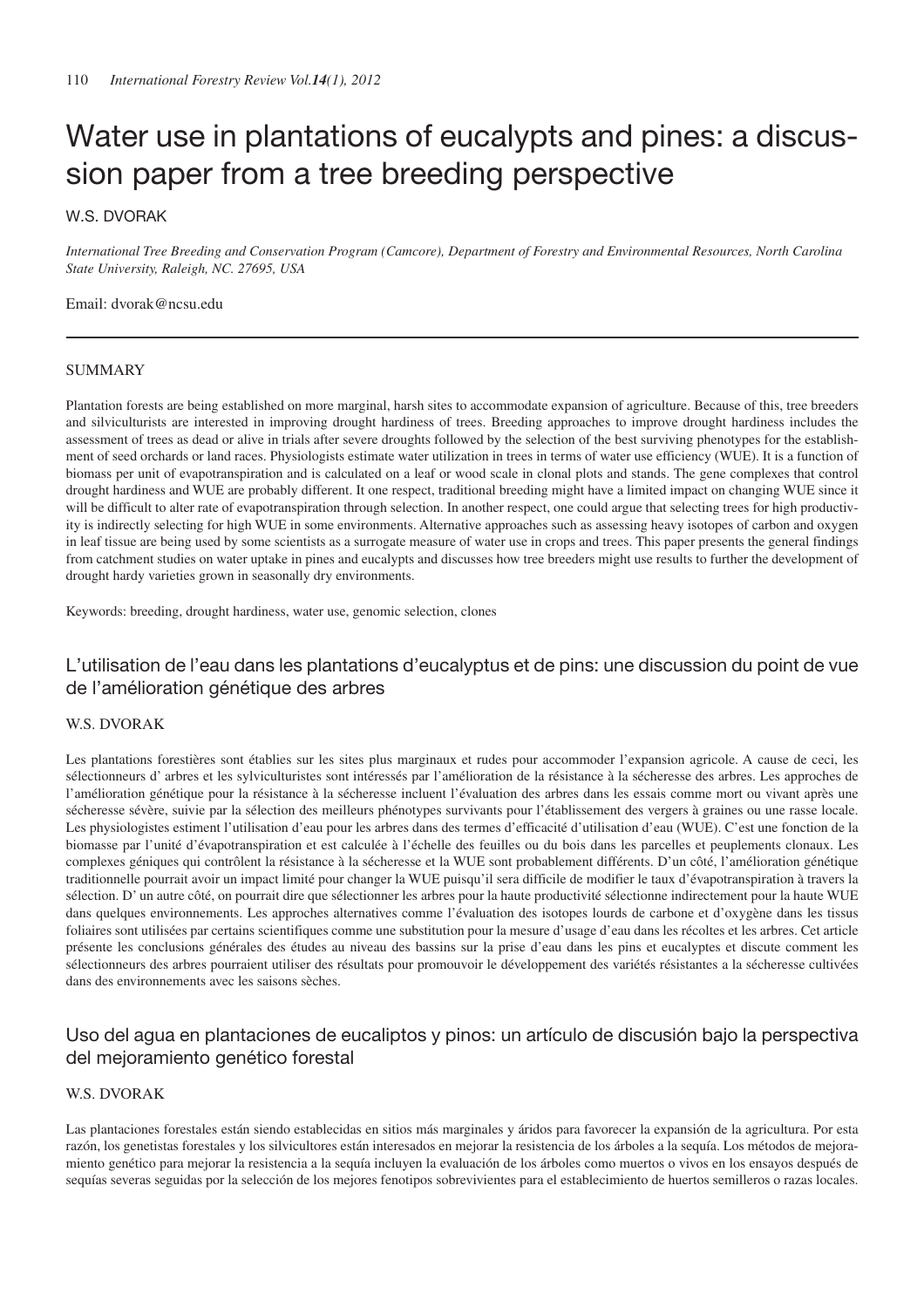Los fisiólogos estiman la utilización del agua por los árboles en términos del uso eficiente del agua (WUE por las siglas en inglés). Es una función de la biomasa por unidad de evapotranspiración y es calculada en una escala de las hojas o la madera en lotes clonales y rodales. Los complejos de genes que controlan la resistencia a la sequía y el WUE son probablemente diferentes. Por un lado, el mejoramiento genético forestal tradicional podría tener un impacto limitado en el cambio del WUE ya que será difícil alterar la tasa de evapotranspiración a través de la selección. Por otro lado, uno podría argumentar que seleccionar árboles por alta productividad corresponde indirectamente a seleccionarlos por el WUE alto en algunos ambientes. Métodos alternativos tales como la evaluación de isótopos pesados de carbono y oxígeno en los tejidos de las hojas están siendo usados por algunos científicos como una medida de remplazo del uso del agua en los cultivos y los árboles. Este artículo presenta lo que se ha encontrado en general en los estudios de captación en toma del agua en pinos y eucaliptus y discute cómo los genetistas forestales podrían usar los resultados para avanzar en el desarrollo de variedades resistentes a la sequía plantadas en ambientes con sequías estacionales.

#### **INTRODUCTION**

In the last five years, there has been much more interest by forest industry to find tree species, populations and families that are well suited to dry environments. There are two reasons for this. First, the forestry land now available for planting is often marginal in some way for good tree survival and growth. Second, global climatic fluctuations are characterized by extreme weather events that often include periods of severe drought. The genetic material that is planted must be able to withstand/adapt to these climatic and environmental conditions and still produce the type of wood needed by the mill.

Tree breeders try to improve drought hardiness by finding better-adapted seed sources. As examples, efforts were made in the 1980s to make selections in natural populations of Pinus caribaea var. hondurensis (Sénéclauze) Barrett & Golfari on extremely dry sites in southeastern Guatemala and Honduras for marginally dry areas in eastern Venezuela and central Brazil (Dvorak et al. 1993). In New Zealand, mainland California sources of P. radiata D. Don have been crossed with more drought tolerant island sources from Mexico to improve survival in low rainfall areas of the country (Darling, per. comm.). In the P. taeda L. programs in the southern US, seed sources of the species from the drier regions of east Texas have often shown superior drought resistance/survival over more coastal sources when planted in marginal areas (Bilan 1983). Eucalyptus camaldulensis Dehnh. is often chosen as a parental species when hybrid progeny are desired for improved drought tolerance. The new interest in Corymbia species/hybrids is because of their supposed superior drought tolerance. When severe droughts do occur that include high levels of tree mortality, tree breeders usually walk through genetic field trials and assess trees as dead or alive, select the best phenotypes among the survivors, and create a "drought resistance" landrace or seed orchard to offer better protection against cyclic water deficits in the future.

Hydrologists and eco-physiologists have been examining water use in trees for decades. The concerns about stream flow and water yields of trees were raised as early as 1915 in South Africa, and were thoroughly debated during the Empire Forestry Conference in 1935 (see Dye and Versfeld 2007). Even though the South Africans, Indians, and Europeans were some of the pioneers in studying water usage in forest plantations, it has been primarily Australian scientists who have

written a number of comprehensive reviews on the subject over the last several decades (see White et al. 2009, Vanclay 2009, Benyon et al. 2007, Whitehead and Beadle 2004, Davidson 1993, Keenan et al. 2004, O'Loughlin and Nambiar 2001, Poore and Fries 1985). The topic of water use in trees is complex because it requires a good understanding of the hydrological cycle (water input and loss), excellent knowledge of physical soil properties (soil texture, depth, and drainage) and a familiarity with the local vegetation and the tree species being grown and managed. This includes information on plantation spacing and post-planting treatments, nutrient status, crown size, leaf morphology, and rooting depth.

Oftentimes, it is not clear if the breeders' attempt to improve "drought hardiness" through the introduction of new seed sources and the selection of trees in local land races are exactly equivalent genetically to the eco-physiologists attempt to measure "water use efficiency" (WUE) in plantation trees. Part of the confusion comes from a lack of understanding about various definitions and the range and scales of different estimates of WUE. However, most agree that the water use issue in plantation forestry will be one of the most important questions in many countries in the coming decades.

This paper attempts to examine what role traditional tree breeding might have in developing more water efficient trees by looking at results from physiology, hydrology and silviculture research. First, a brief summary of our knowledge on water usage in eucalypts and pines is presented using results from catchment sites in various areas around the world. The review is not meant to be all-inclusive but efforts have been made to report on some of the recent work conducted in Latin America, which is often excluded in English language journals. Second, questions are raised about which water-use traits are most important to select for and easiest to genetically manipulate. Third, questions are asked about the potential return on investments from expensive programs to breed for water use traits. The intention of the paper is to update tree breeders and forest managers on the current state of the science and to generate discussion about what future breeding efforts are needed to improve adaptability and growth and better conserve water to maintain quality and stream flows.

#### **TERMINOLOGY**

The water cycle on Earth is essentially a closed system in that the same amount of water always exists (University of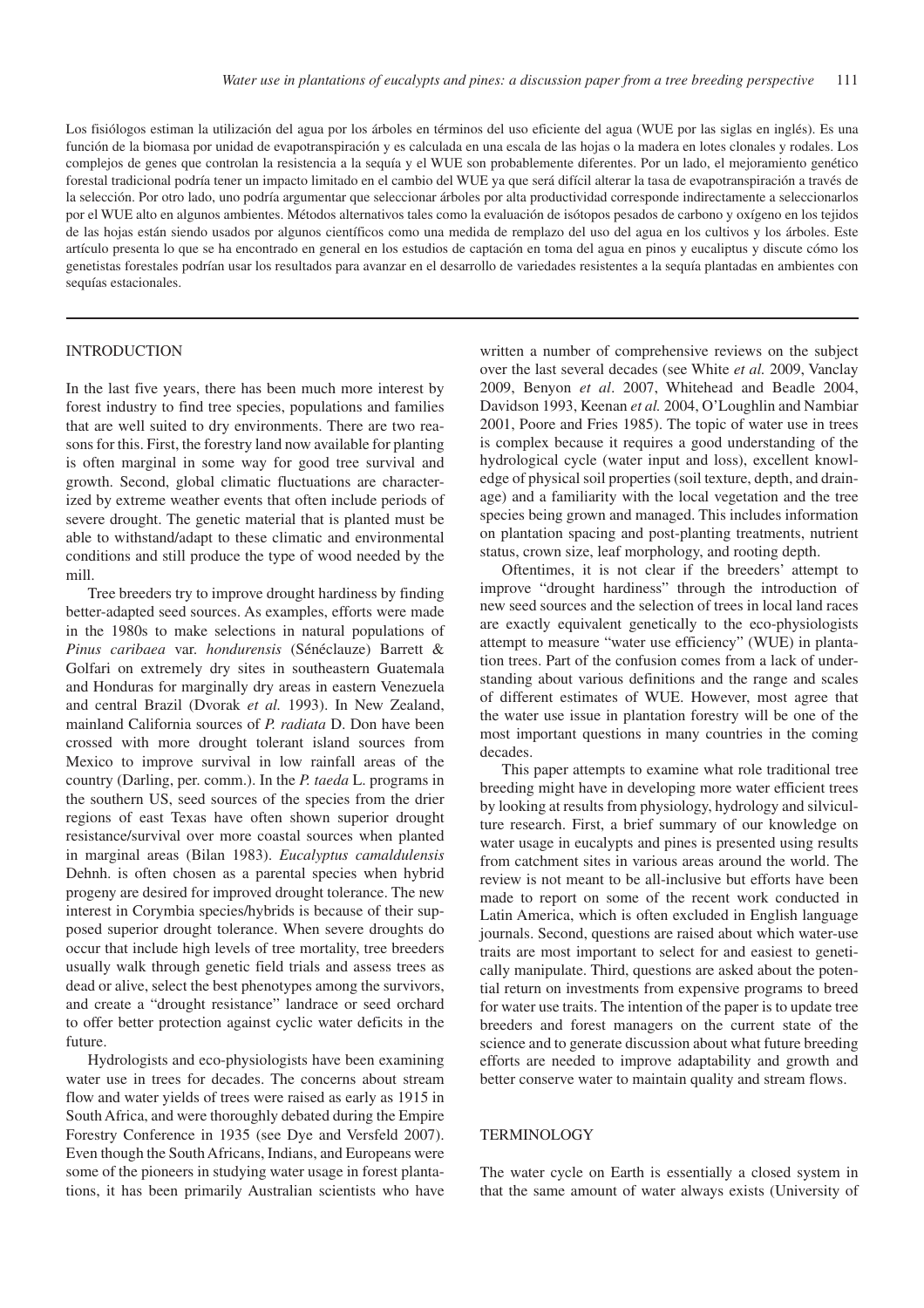Michigan 2006). The hydrological cycle is often represented by the equation:

$$
P = ET + S + R + \Delta S + e \tag{1}
$$

Where P=precipitation, ET=evapotranspiration, S=streamflow, R=groundwater recharge and  $\Delta S$ =the change in soil water storage and e=environmental error

Precipitation includes all forms of atmospheric moisture. It can fall on the leaf and be evaporated (interception), run down the stem to the ground (stemflow) or fall between the crowns of trees to the ground (throughfall). Interception and subsequent evaporation is the greatest cause of water loss of precipitation. It is somewhat species dependent because surface area of the leaves varies with species (Davidson 1993). The greater the leaf area per square meter of ground covered, the greater the interception loss (Davidson 1993). During photosynthesis, plants transpire water. Transpiration rates are often used in eco-physiological studies as an indicator of stomata closure (Martins et al. 2008). Direct evaporation from the soil and transpiration from the plants is collectively called evapotranspiration (Keenan et al. 2004). Long-term mean stream flow and groundwater recharge is determined by the difference between incoming rainfall and total ET (Benyon et al. 2007). Stemflow and throughfall water can either runoff and influence streamflow or infiltrate downward into the soil and recharge the groundwater supply. Capillary action of tree roots can cause ground water to rise in certain circumstances.

To determine the relative water usage of tree species, eco-physiologists calculate a parameter called "water use efficiency" (WUE) (Landsberg 1999). It is defined as the dry matter produced by the tree per unit of water transpired. Because photosynthesis and transpiration are co-dependent on stomatal processes in the leaves, it is reasonable to assume that WUE will be relatively conservative and provide useful information on  $CO<sub>2</sub>$  uptake and transpiration (Landsberg 1999). In some cases it is calculated using estimates of wood volume (minus branches and leaves) divided by m<sup>3</sup> of water transpired (Stape et al. 2004) or divided by estimates of annual evapotranspiration rates (Almeida et al. 2007). Ecophysiologists often present WUE values as clone or stand means based on large tree plots rather than on an individual tree basis.

Tree breeders should be aware that there are currently five different estimates of WUE in the literature (see White et al. 2009). These authors suggest that most data on WUE measures the instantaneous ratio of carbon assimilation to transpiration at the leaf scale  $(W_i)$ . However, they contend that WUE of wood production expressed in m<sup>3</sup> of wood volume per ML of evapotranspiration  $(W_w)$  is the more useful measure of water use when assessing the results of plantation management or breeding (White et al. 2009). The authors conclude that selection for  $W_i$  could lead to reduced  $W_w$  in some environments.

WUE as measured by the eco-physiologists has been used as a tool for breeding in crops that has led to increased grain yields in wheat of 15% in harsh environments (Davies et al. 2011, Parry et al. 2005). It has also been proven to be a useful parameter in forestry eco-physiology studies when measured on a stand or clone basis. However, Landsberg (1999) expresses a concern that WUE values are not sufficiently stable to be useful as measures of individual tree performance in different environments, nor is it likely that the values associated with particular species are consistent enough to be useful as a basis for selecting trees for particular uses or for management.

Much of the data on water use in trees that are collected by eco-physiologists come from information taken in catchments. A "catchment" is a structure (or landform) where water is collected whereas a "watershed" is technically a ridge that separates one drainage area from another (Wikpedia, http://en.wikipedia.org/wiki/Drainage\_basin 2011). Both terms are used interchangeably in the literature. It seems that a catchment could conceivably represent any landform, even a flat plain, since even there, water infiltrates and makes its way to ground water supplies. Catchment studies, which occur singly or sometimes paired, might cover 10 to several thousand hectares and often include several large treatments that compare plantation species versus native species or grasslands. Several authors note that published results do not necessarily reflect the water balance outside the catchment area (Van Dijk and Keenan 2007) and results at one location should not be extrapolated to other locations (Poore and Fries 1985). In the mid-1980s, Poore and Fries (1985) could only find data from several forest tree catchment experiments that had long-term (>10 years) information on eucalypts. Now much more information from paired catchment areas is available for both eucalypts and pines and have been the subject of thorough reviews (e.g. see Brown et al. 2005).

#### **WATER USE COMPARISONS**

As a baseline for comparison of water use in trees, one could examine water use in agricultural crops since planting of both forest plantations and crops often compete with each other on similar landscapes in the tropics and subtropics. Agriculture is responsible for 87% of the total fresh water used globally (University of Michigan 2006). Crops such as rice (Oryza sativa L.) citrus (Citrus spp.), alfalfa (Medicago sativa L.), sugar cane (Saccharum officinarum L.), and coffee (Coffea spp.) are particularly water demanding. For example, 2500 to 5000 L of water are needed to produce 1 kg of rice to counteract loses from evapotranspiration, percolation and seepage (Bouman 2009, University of Michigan 2006). The agricultural industry is trying to find ways to be more efficient in its water use by improving irrigation techniques and machinery and by developing more drought hardy crop varieties. However, to some, human population growth and increasing demands for food seems to be outdistancing improvements in water conservation technology. Estimates are that agricultural irrigation systems waste as much as 60% of the total water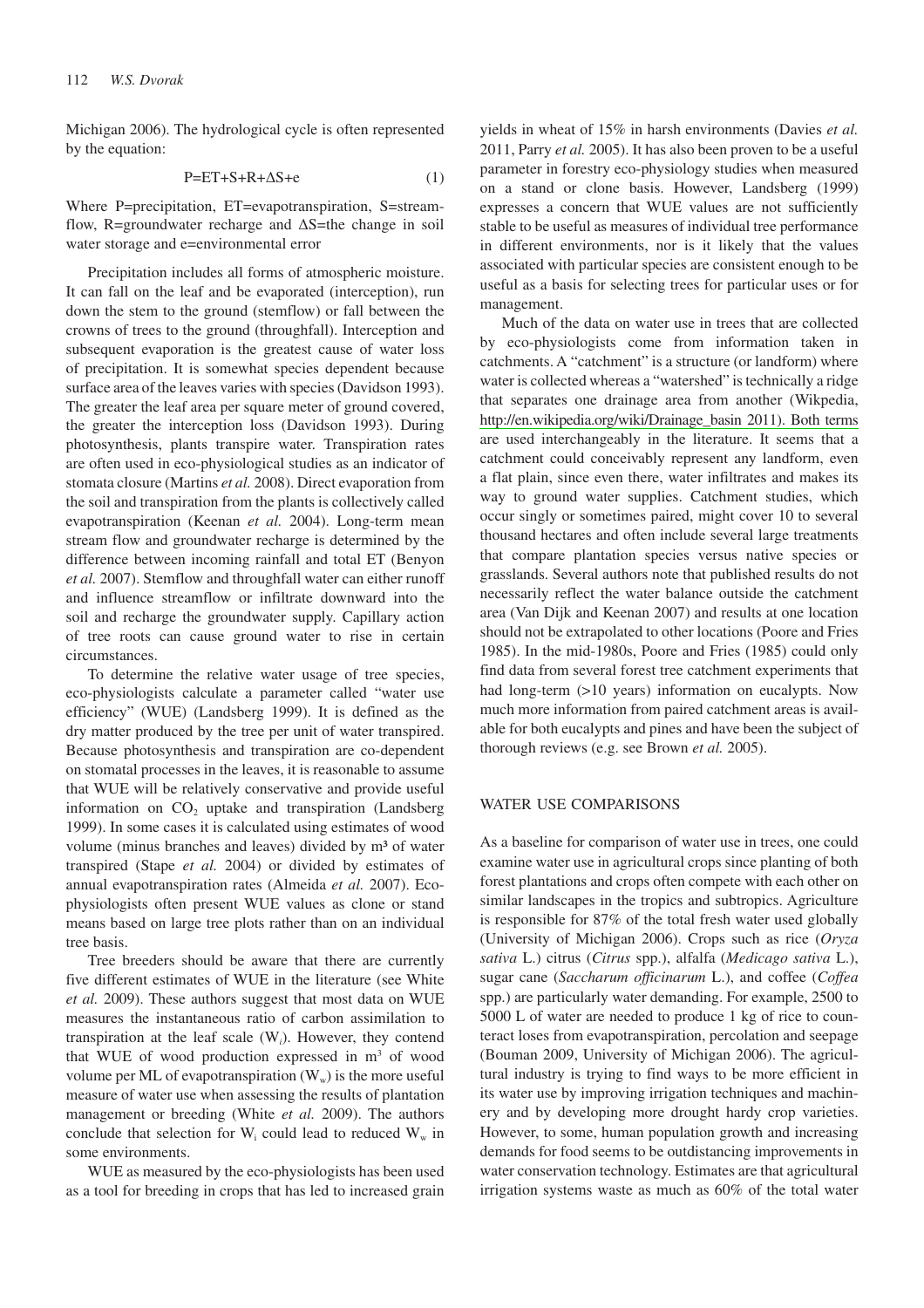pumped before it reaches the intended crop (University of Michigan 2006).

# Although comparative measurements for trees are scarce, White *et al.* (2009) have estimated that 1.0 to  $5m<sup>3</sup>$  of wood were produced per ML  $(10<sup>6</sup> L)$  of water utilized from transpiration, soil evaporation and canopy rain interception in E. globulus, E. nitens and P. radiata plantations across southern Australia. In a different study, Bren et al. (2011) calculated 1.25 m<sup>3</sup> of wood products were produced per ML of water utilized in a P. radiata sawlog compartment in southern Australia. Both of these studies are in winter rainfall environments with summer droughts. Some suggest that eucalypts are more efficient users of water than crops when total biomass produced is expressed as a function of water used (Davidson 1993). He presented the following information taken from results of crop water usage in Australia (see Table 1).

Based on his information, eucalypts generally are more efficient water users than a number of commonly grown crops based on total biomass. Critics argue that some of these values represent irrigated crops versus non-irrigated plantations, but point to the concern by forester managers that total water consumption (including irrigation) needs to be considered when assessing levies for water use. According to some, the playing field for water use assessment is not level when comparing crops for food versus crops for wood. As an example, in eastern South Africa, sugarcane is not defined as a water use crop although it is often heavily irrigated, but cane growers do not have to register or license or pay for the water they use while forestry does (Dye and Versfeld 2007). However, others state that the measure of water productivity is of little value in comparing crops and trees, as higher biomass yields may not necessarily mean higher economic returns when values of inputs and products are considered (Woodhouse and Hassan 1999).

TABLE 1 Water use by plants through evapotranspiration measured in total biomass and expressed in litres/kg (after Davidson 1993)

| <b>Plant</b>          | Water use per total biomass<br>(litres/kg) |
|-----------------------|--------------------------------------------|
| Cotton/Coffee/Bananas | 3200                                       |
| Sunflower             | 2400                                       |
| Field Pea             | 2000                                       |
| Paddy Rice            | 2000                                       |
| Horse Bean            | 1714                                       |
| Cow Pea               | 1667                                       |
| Soy Beans             | 1430                                       |
| Potato                | 1000                                       |
| Sorghum               | 1000                                       |
| Eucalypts             | 785                                        |
| <b>Finger Millet</b>  | 592                                        |

# PERTINENT RESULTS FROM CATCHMENT STUDIES

In the general reviews conducted on water use in plantations, most of the findings are in agreement that tree species produce less surface runoff, ground water recharge and streamflow than more shallow rooted forms of vegetation such as crops, pastures, and grasslands (see Benyon et al. 2007, Van Dijk and Keenan 2007, Brown et al. 2005, White 1993, Poore and Fries 1985). Where plantations are established in parts of a catchment that are hydro-geologically isolated from streams, most of the time the impacts on stream flow will be negligible or very little (O'Loughlin and Nambiar 1991). The results on streamflow are not surprising since trees have rougher and denser canopies, which result in higher interception losses (Van Dijk and Keenan 2007) because of a greater leaf area than crops and grasses. Regardless of the exact combination of physiological and environmental processes that promote water use in trees, the reduction of streamflow during the dry season, called lowflow, is especially critical to the public if the catchment areas serve as a collection point for community water supplies, a source of water to irrigate agricultural crops, or maintain unique plant and animal communities in special ecological zones that are National Parks or Reserves.

There are four general types of catchment studies broadly described by Brown et al. 2005 in their review: a) afforestation experiments b) deforestation experiments, c) regrowth experiments and d) forest conversion experiments. Today there are more long-term data available from forest industry on watershed/catchments studies of both pines and eucalypts (see Lima 2011, Voigtlaender 2007, Von Stackelberg 2005, Almeida and Soares 2003) than were available several decades ago. Analytical models that are more complex than earlier versions have been developed to predict and interpret trends from the catchments (Almeida et al. 2004, Brown et al. 2007, Landsberg et al. 2003). The challenges that face tree breeders in establishing useful field genetic trials also are present in the design of catchment trials. These include decisions on the duration of the experiments, replication orientation, size and number of replications, information on physical and chemical properties of the soil, slope of the land, prior knowledge of vegetation and historic land use etc. Because of the large physical size of replications in catchment studies, "environmental noise" limits the value of some of the published results (Van Dijk and Keenan 2007). Reporting on results of catchment studies of one to two years duration are important locally, but similar to reproductive biology studies conducted by tree breeders, longer-term timeframes for hydrology experiments are preferred.

Several of the salient points from recent findings of the four different types of catchment studies are summarized below.

There are no results that consistently confirm or refute that eucalypt or pines use more water than indigenous species (Gyenge et al. 2008, Scott and Prinsloo 2008, Komatsu et al. 2004, Almeida and Soares 2003, Lima et al. 1990). It appears that some of the contradictory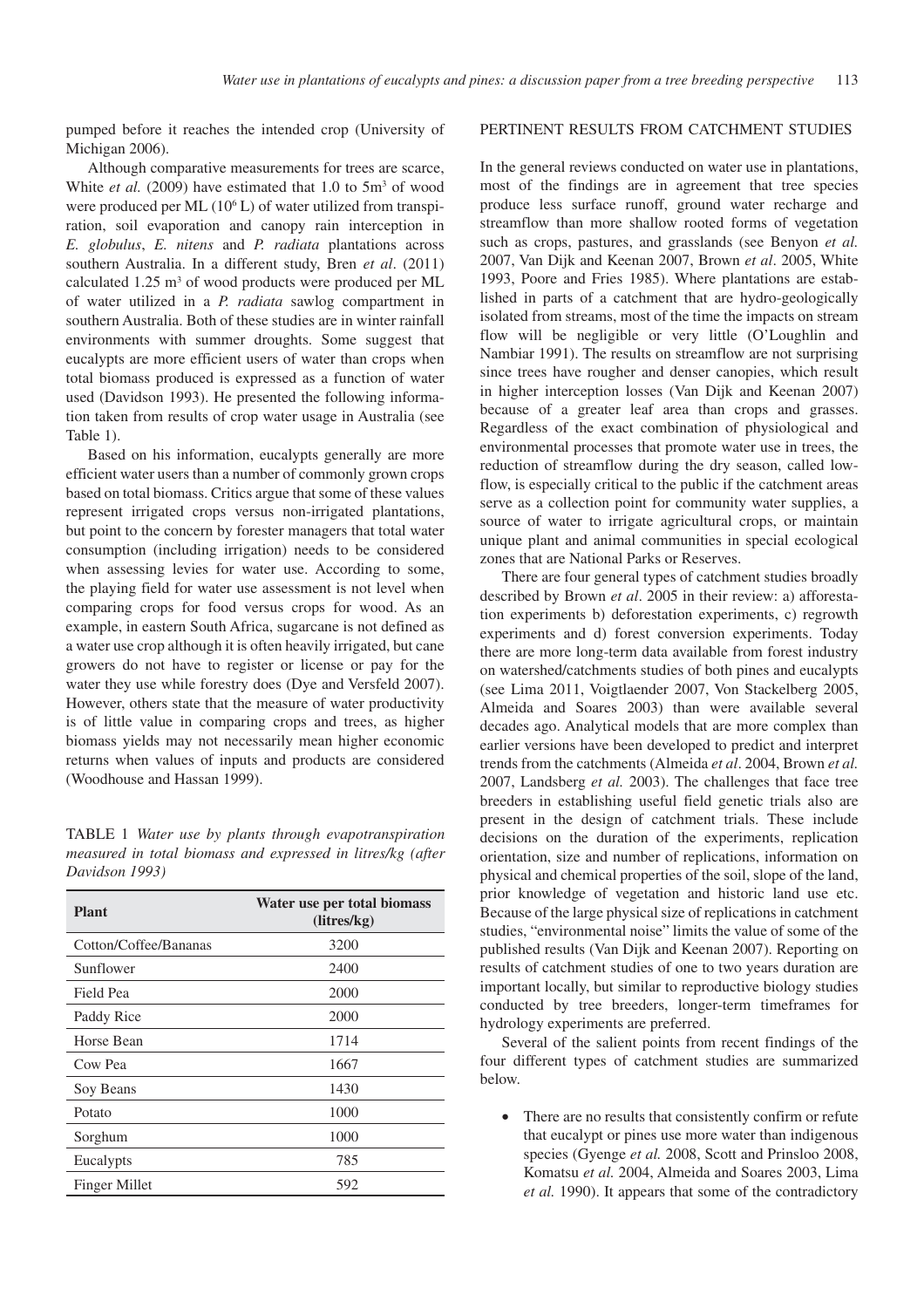results involve how water efficiency is measured and also vary around the issue that crown development of the native species seldom equals that of the plantations species when assessments are conducted, making direct comparisons difficult (see Myers et al. 1996). This is especially important to consider when drawing conclusions about exotic and native tree species in agroforestry studies. Furthermore, the hydrologic research must be long term to discern meaningful trends.

- There are interesting discussions on whether water loss is greater in eucalypt or pine plantations. The initial Australian research suggested that interception losses in eucalypt plantations were about 11 to 20% and pines were greater than 20% (Poore and Fries 1985). Further research suggested that higher interception loss in pines was balanced by lower soil evaporation than in eucalypts and that the combined water loss from interception and soil evaporation was about the same in pines and eucalypts (Benyon, 2006). Research in paired catchments in Chile (winter rainfall) with P. radiata and E. globulus showed interception losses of 16 to 17% for the pines and 10 to 11% for the eucalypts but the streamflow was greater in the pine catchment (Huber et al. 2010). The Chilean authors account for this by indicating evapotranspiration was greater in the eucalypt catchments. Streamflow reduction was also less for pines (P. patula) than eucalypts (*E. grandis*) in long-term studies on paired catchments in subtropical regions (summer rainfall) of Mpumalanga, South Africa. Maximum streamflow reduction was 80% for pines and 100% for eucalypts over native scrub forests and grasslands (Scott *et al.* 2005). The rapid desiccation of the catchments was thought to be more the result of increased transpiration than increased interception (Dye 1996, Scott and Lesch 1996 in Scott et al. 2005). If equal crown development is considered, there are probably few biologically significant differences between the two genera.
- There is really no comprehensive tree breeding studies over multiple sites that quantify the genetic relationship of clonal performance (productivity) to water use efficiency. However, there are a growing number of physiology studies that examine water-related traits using small numbers of clones (Gentil 2010, Carneiro et al. 2008, Reis et al. 2006, Almeida et al. 2004, Costa e Silva et al. 2004, Inoue et al. 1988). For example, Almeida et al. (2004) assessed five E. grandis clones multiple times over a 3.5 year time period in eastern Brazil and found differences in productivity that could be attributed to differences in biomass partition and stomatal conductance. Costa e Silva et al. (2004) found that a drought resistance clone of  $E$ . globulus ssp. *globulus* Labill. maintained higher leaf water status and growth rate than a drought sensitive clone of the same species. Inoue et al. (1988) assessed clones of E. grandis Hill ex Maid. and E. saligna Smith at 3 to 4 months of age in controlled environments. Differences

among clones were detected for net photosynthesis, daily  $CO<sub>2</sub>$  assimilation rates per plant and transpiration. Reis et al. (2006) assessed below-and aboveground growth of four  $E$ . grandis  $x E$ . urophylla S. T. Blake clones and one  $E$ . *camaldulensis*  $x$  *eucalyptus* spp. clone in Bahia, Brazil. Irrigation treatments were applied to the seedlings at 6 months of age. The E. camaldulensis x eucalyptus hybrids were characterized by deep root development in the soil profile and trees maintained their growth under water stress conditions. The physiology studies included both field trials and greenhouse experiments, were characterized by testing a few clones  $(< 6)$ , and often used different methodologies or models that make it difficult to determine if there are consistent relationships between water use and productivity. There is little doubt that there are real differences among clones in water use efficiency, but there is no evidence at this time that clearly shows that breeding has the potential to maintain or increase plantation productivity while reducing evapotranspiration.

#### **DISCUSSION**

Some researchers warn that looking at only one aspect of the entire hydrological cycle, such as water yield, might lead to an incomplete picture of above and below ground processes (Lima 2011, Benyon et al. 2007). Even though the point is well taken, recent research in tropical and subtropical forest plantations has shown that water supply is the key resource in determining levels of plantation productivity (Stape et al. 2004, 2010) and it is the status of the water availability that most concerns government officials and the public.

Both eucalypts and pines appear to use less water to produce a given amount of biomass than some agricultural crops. However, because of their large size and more abundant leaves with greater leaf area, trees affect stream flow more severely than shorter vegetation when established close to rivers, lakes and estuaries. For this reason, nearly all commercial plantation programs in South America have strict legal limits on how close they can plant trees to a water source and generally, 20% of their total land area remains in native forests or grasslands (Lima 2011). The severity of problems associated with water availability appears to be greater in areas where the plantations are large in size and cover most of the catchment area or in places with seasonal rainfall. Smaller plantings in agroforestry settings seem to be of limited concern.

What traits should tree breeders use to assess water use efficiency in genetic trials? Can breeders alter the levels of evapotranspiration, which is a component of WUE? Is selecting trees for survival in the field after a long drought, which is often scored as a "Yes" or "No" by tree breeders, equivalent to choosing the best trees for WUE or some other water related trait? The two measures, drought hardiness and WUE, do not appear to be the same traits and are probably governed by different groups of gene complexes. Drought avoidance is the ability of plants to maintain relatively high tissue water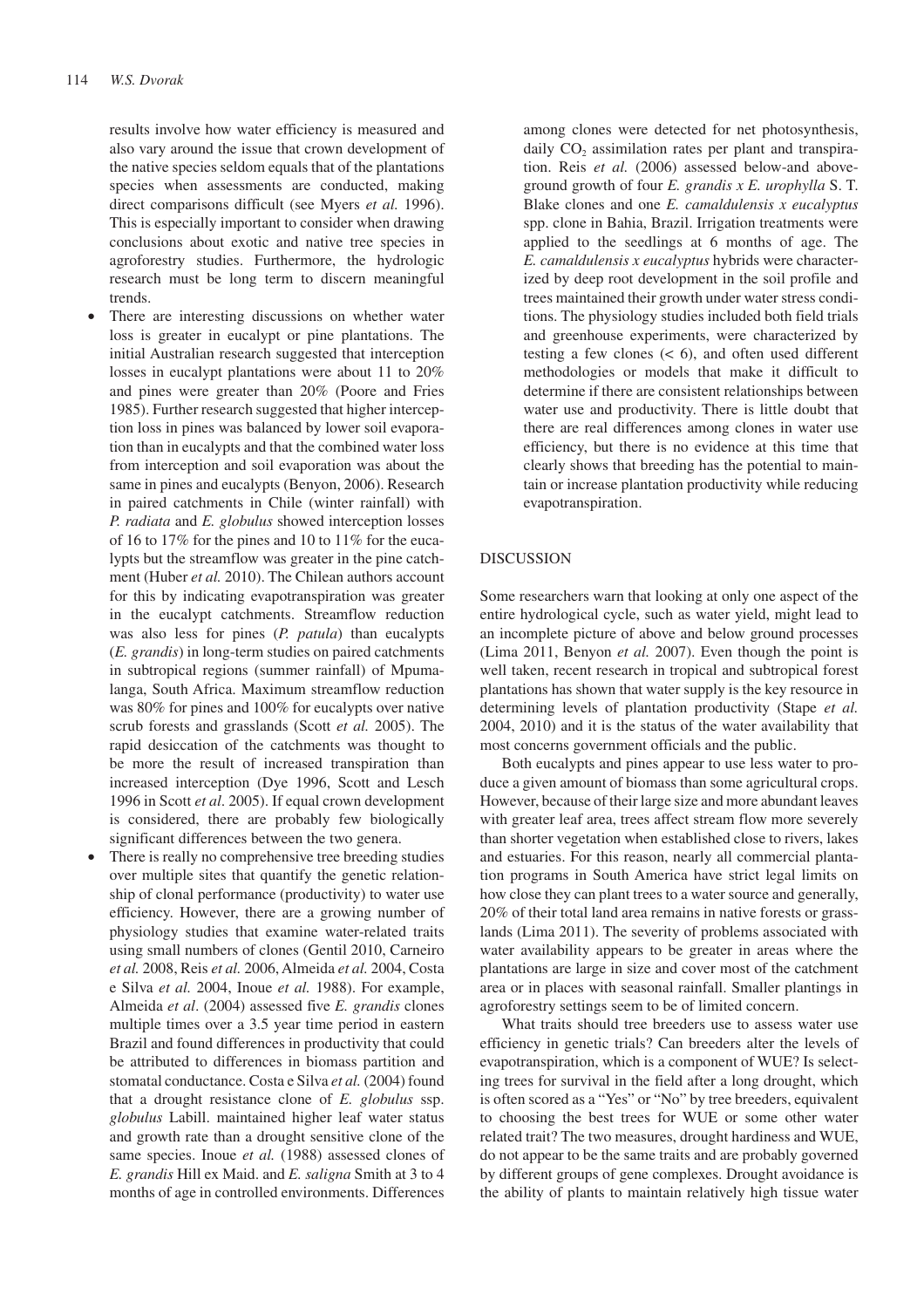potential despite a shortage of soil moisture, whereas drought stress tolerance is the ability to withstand water deficit with low tissue water potential (Cregg 2004, Mitra 2001). In eucalypts, drought avoidance includes low values and large seasonal dynamic changes in leaf area index, near-vertical arrangement of leaves, high stomatal sensitivity to air saturation deficit, and deep rooting ability (Whitehead and Beadle 2004). In pines, drought avoidance traits include rapid root development, more lateral roots (van Buijtenen et al. 1976) and noticeable deposits of cuticular wax in and around needle stomata (Newton et al. 1986). When making selections for drought hardiness, tree breeders are probably selecting for a combination of traits; leaf traits that relate to the rate and degree of stomatal closure and root traits that deal with their development and rapid expansion.

Even though change of species or provenance and the creation of better-adapted land races have been successful in drought hardiness improvement in forestry, much less is known about gene processes in mature trees that control the trait and the potential gains from breeding. Heritabilities for drought hardiness appear to be moderate to high in most annual crops (Ahmadi and Bajelan 2008, Hussain et al. 2009, Suraporniboon *et al.* 2008) and also to be at least moderate in studies of trees, most of which have been experiments with seedlings grown in environmental chambers and nurseries. For trees, greenhouse studies to test drought resistance have been used successfully in duplicating survival observations in the field (Newton et al. 1986).

Other approaches need further studied. Some researchers are now looking at heavy isotopes of carbon and oxygen to measure water use efficiency as described below.

#### **Carbon Isotopes**

Plant drought stress can be reflected to the degree by which plants discriminate against the heavier isotope carbon  $13C\Delta$ during photosynthesis (Davies et al. 2011, Osorio and Pereira 1994, Rowell et al. 2009). Specifically, when the predominant isotope 12C is utilized more quickly than it is replenished in the photosynthesis process from the outside atmosphere, the greater the relative partial pressure of 13C is at the site of carboxylation and progressively more of the heavy isotope 13C is incorporated into organic matter (Osorio and Pereira 1994, Rowell et al. 2009). Therefore, drought stress related decreases in stomatal conductance and relative CO<sub>2</sub> concentrations in the leaf are often correlated with increases in carbon isotope 13C of newly formed photosynthates (Brugnoli et al. 1988, Farquhar et al. 1989 in Rowell et al. 2009).

The 13C isotope is measured using a mass spectrometer and is a convenient surrogate for estimating WUE (Farquhar 1989). Xu et al. (2000) found that variation in tree WUE for seven-year-old clones of P. elliottii Engelmann var. elliottii x P. caribaea hybrids, as reflected in 13C $\Delta$ , was largely attributed to genetic effects on leaf photosynthetic activity rather than stomatal conductance as reflected in foliar leaf  $\delta$ 180 (see below). The authors concluded that foliar  $13C\Delta$  appears promising as a physiological parameter for selecting clones of hybrid pine for improved WUE and increased growth in

drought prone environments in subtropical Australia. Even though the isotope has been discriminated on annual rings from wood cores for some angiosperms and gymnosperms, (Livingston and Spittlehouse 1993, MacFarlane et al. 1999 in Cregg 2004), it showed no variation across families in P. radiata (Rowell et al. 2009). Ideally, significant correlations between  $13C\Delta$ , either positive or negative, suggest that this trait could be used as a selection criterion in breeding for maintenance of productivity under conditions of water stress (Bond and Stock 1990, Xu et al. 2000 in Rowell et al. 2009). The efficacy of determining  $13C\Delta$  in stressed and non-stressed seedlings in a greenhouse environment is unclear.

#### Near Infrared (NIR) Analysis and Oxygen Isotopes

Water contains isotopes of hydrogen and oxygen of varying weights. The heavier isotopes of each element occur in water molecules in small proportions. There is a tendency for these heavier molecules of water to accumulate in leaves during transpiration (Farquhar et al. 2007). In crop and tree breeding, the carbon, hydrogen, and oxygen isotope measurements could provide a practical surrogate for measurements of the marginal water cost of carbon gain with the rate of transpiration (Cowan and Farquhar 1977). Heavy water enrichment increases with increased evapotranspiration (Sheshshayee *et al.* 2005).

The heavy oxygen stable isotope  $(\delta18O)$  and mineral accumulation (measured as ash content) in plant organic matter have been proposed as indirect methods for assessing photosynthetic and transpirative performance of crops (Cabrera-Bosquett et al. 2011). N content in vegetative tissues is of interest to water and nitrogen use efficiency breeding programs because of its effect on leaf photosynthesis, which determines fine grain yield (Bänziger et al. 2000 in Cabrera-Bosquett et al. 2011). In their work with maize, Cabrera-Bosquett et al. (2011) developed good predictive NIR models for both N and ash at the family level across different water treatments and adequate models for  $(\delta18O)$ suggesting they offer promising opportunities for maize breeding programs to improve water and nitrogen use efficiency and grain quality.

The possibility of utilizing NIR in water use assessment in tree breeding is attractive because many forestry organizations already have access to the equipment and technology, which has primarily been used to predict chemical wood properties of selected plus trees (Hodge and Woodbridge 2010). A further area of research would be to develop models for N and ash content in trees to determine if they accurately predict water use efficiency over time.

Little has been done to breed for water use efficiency in trees other than to employ more drought tolerant seed sources and develop land races. Further work on other water related traits is not a major feature of most commercial tree breeding programs because of the ambiguity of what exactly to select for and how to go about it. However, some would argue that any strategy that maximizes leaf area would maximize the water use efficiency of wood production (White et al. 2009). If this is true, then breeders are already indirectly selecting for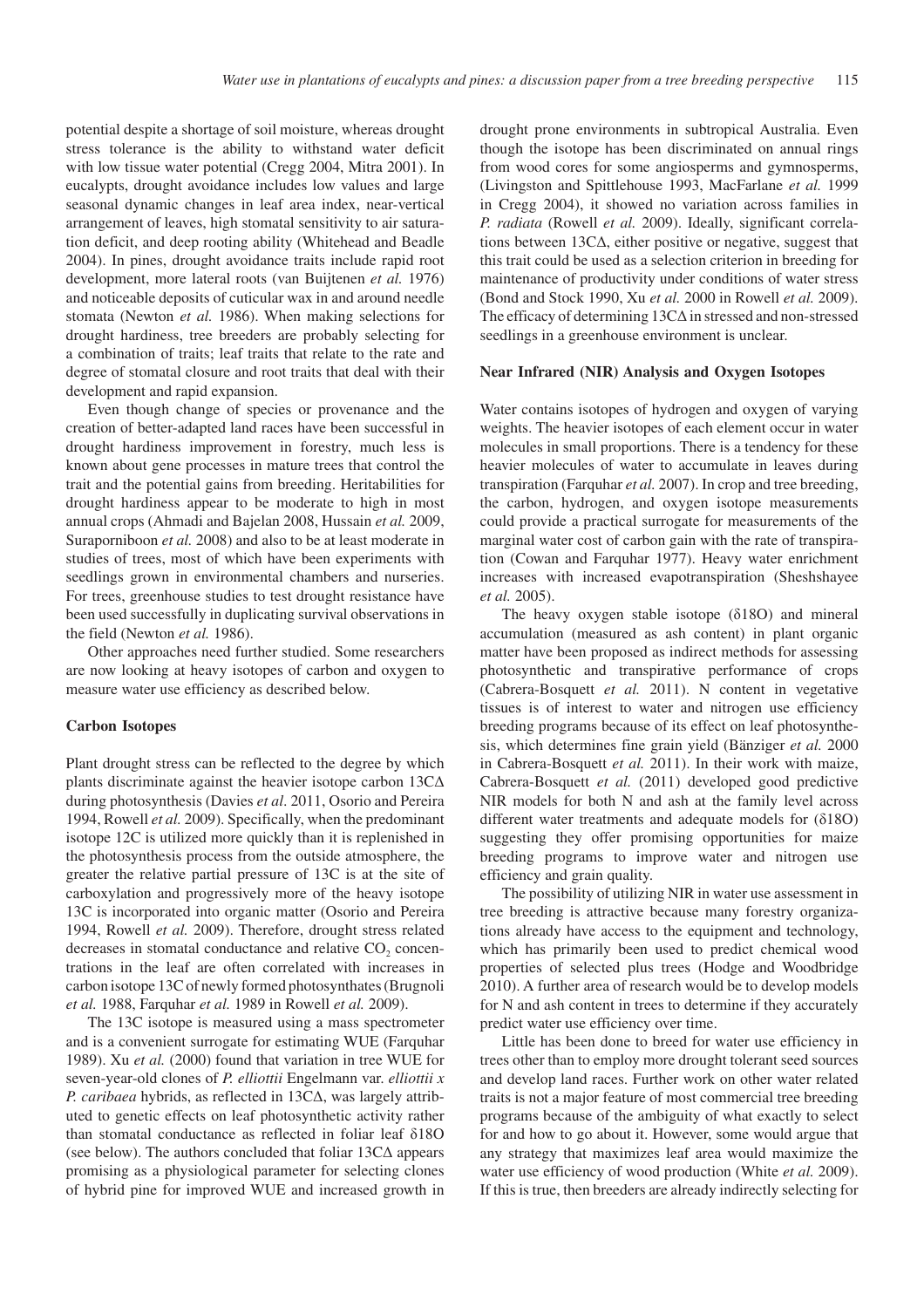WUE by choosing trees based on volume production. Silvicultural practices such as crown management (Vanclay 2009), pruning, thinning and fertilization also increase WUE (White et al. 2009).

Still, there are a number of questions at both the research and policy levels for tree breeders. Do trees that use water more efficiently have the same wood quality (e.g. cell wall thickness or size) as trees not selected for the trait or will the chemical properties, stability and strength of the final product be somehow compromised? Will improvement gains in water use of trees through breeding (or silviculture) be reflected by equal levels of improvement in catchment areas as measured by increased annual streamflow and lowflow? Alternatively, is the environmental noise that surrounds catchment areas (soil, vegetation type, changing weather patterns) so pronounced that only major improvement in efficiencies in treewater uptake (e.g. 20%) will be noticeable downstream? Will the development of improved water efficient trees/clones be recognized as an environmental benefit at the federal, local, and community levels? How will water use taxes be levied against forestry organization in the future? Will these be applied fairly across all industries and will they be based on measureable water use rather than on the area of plantations established? These policy questions are important because in the next decades, tree breeding programs are going to survive or be terminated based on their ability to demonstrate real economic returns on investment. If it is unclear on how the millions of dollars needed industry-wide to breed for some form of a water use trait would be measured in terms of its benefits to the public, the industry, or the environment, decision makers are going to question the feasibility of proceeding with the research. An analogy would be to spend years breeding for improved wood density to strengthen construction timber only to find out when completed that economic markets do not distinguish between different strengths and grades of timber. The policy questions are important to tree breeders because they directly or indirectly determine whether the end-product produced can be marketed economically.

To answer some of these questions, the following approaches could be considered by tree breeders:

- Continue to test species, populations and families for drought hardiness using traditional means.
- Determine the relation between productivity in clones and some form of WUE measurement.
- Determine if silvicultural management of stands is a more effective and less expensive way to alter water use than breeding.
- If breeding seems to be an economically feasible approach, work closely with physiologists to determine the genetic relationship between drought hardiness of trees selected in the field versus some measure of their water use. The measure of water use needs to be well-defined and methodologies used must be consistent across locations and years. Decide on traits that are easy to measure in the field and preferably have high juvenile/mature correlations.
- Development of robust field designs is needed. Catchment studies are broadly useful, but do not provide the understanding of physiological and genetic processes that would be helpful to quantify the potential effectiveness of tree breeding in the manipulation of water use in clonal plantings.
- Determine if intra-clonal competition alters superiority in water uptake. Some pines selected for high productivity in genetic tests in the United States performed poorly when competing against identical sibling clones in studies derived from somatic embryogenesis (Weir, per. comm.).
- Work with hydrologists to come up with practical ways to predict increases in streamflow by using the more water efficient varieties.
- Continue work to identify quantitative trait loci (QTL) for drought hardiness/water use efficiency traits using a genomic selection approach (see Grattapaglia and Resende 2011). QTL's have been identified for drought resistance in crops (e.g. Kamunya 2009, Kumar et al. 2007). However, these often are genotype specific and the challenge for molecular breeders is to find QTL's that control major effects that are independent of genetic origin (Ortiz et al. 2007). In genomic selection, QTL location can be disregarded, however, sufficient power is needed to detect QTL and to discriminate true effects from environmental noise (Grattapaglia and Resende 2011). The evolution of genomic selection in forest trees is still in its infancy and still will need some thorough testing to determine its actual practical application in tree breeding.

## **CONCLUSIONS**

South Africa is the only country in the world where plantation forestry has been regulated as a stream flow reduction activity (Dye and Versfield 2007). Users are required to pay a fee (tax) for their water use. Other countries will presumably follow suit with their own models as management of the water resource becomes more critical. Tree breeders are aware of the importance of developing water efficient strains of trees but silviculture practices might offer the fastest and cheapest way of improvement. Early screening of clones for traits that govern water use in trees through a genomic selection approach might someday be feasible. Regardless of the approach, a major bottleneck is being able to demonstrate to the public that planting more water efficient clones identified in field trials will result in measureable increases in stream flow during the dry season or during periods of severe drought.

#### **ACKNOWLEDGEMENTS**

Appreciation is expressed to Silvana Lucia Caldato for providing important references on water use from Latin America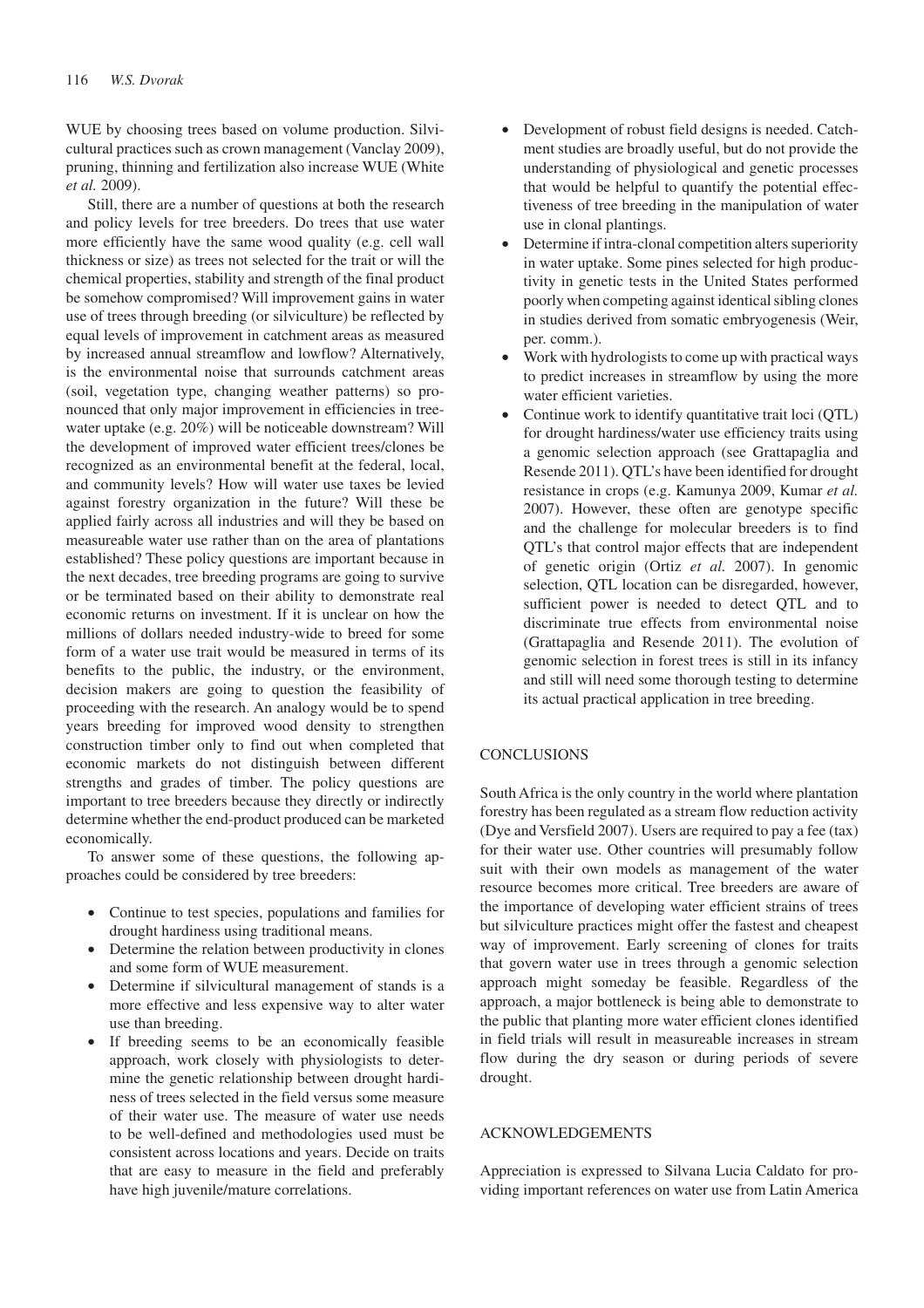and for Camcore, North Carolina State University, and its members for sponsoring this project. The valuable suggestions made by three anonymous referees are gratefully acknowledged.

## **REFERENCES**

- AHMADI, H. and BAJELAN, B. 2008. Heritability of drought tolerance in wheat. American-Eurasian Journal of Agriculture and Environmental Science 3(4): 632-635.
- ALMEIDA A.C., SOARES, J.V., LANDSBERG, J.J. and REZENDE, G.D. 2007. Growth and water balance of Eucalyptus grandis hybrid plantations in Brazil during a rotation for pulp production. Forest Ecol. Manage 251:  $10 - 21$ .
- ALMEIDA A.C., LANDSBERG, J.J. and SANDS, P.J. 2004. Parameterization of 3-PG model for fast-growing Eucalyptus grandis plantations. Forest Ecol. & Manage  $193(1-2): 179-195.$
- ALMEIDA A.C. and SOARES, J.V. 2003. Comparação entre uso de água em plantações de Eucalyptus grandis e Floresta Ombrófila Densa (Mata Atlântica) na costa leste do Brasil. Revista Árvore. 27: 159–170.
- BÄNZINGER, M., EDMEADES, G.O., BECK, D. and BELLON, M. 2000. In: Breeding for drought and nitrogen stress tolerance in maize, from theory to practice. CIMMYT, Mexico, DF, Mexico.
- BENYON, R., THEIVEYANATHAN and DOODY, T.M. 2006. Impacts of tree plantations on groundwater in south-eastern Australia. Australian Journal of Botany 54:  $181 - 192.$
- BENYON, R., ENGLAND, J., EASTHAM, J., POLGLASE, P. and WHITE, D. 2007. Tree water use in forestry compared to other dry-land agricultural crops in the Victorian context. Report prepared for the Department of Primary Industries Victoria to promote scientific knowledge in this area. Ensis Technical Report N. 159. 50 p.
- BILAN, M.V. 1983. Root systems of a drought hardy ecotype of loblolly pine (*Pinus taeda* L.) In: Root ecology and its practical application. A contribution to the investigation of the whole plant. Bundesanstalt Gumpenstein. 543-551.
- BOND, W.J. and STOCK, W.D. 1990. Preliminary assessment of the grading of *Eucalyptus* clones using carbon isotope discrimination. S Af. J. For. 154: 51-54.
- BREN, L., ELMS, S. and COSTENARO, J. 2011. How Much Water Is Needed to Produce a Cubic Metre of Radiata Pine Log? Australian Forestry, Vol. 74, No. 2, June 2011:  $108 - 111.$
- BROWN, A.E., ZHANG, L., McMAHON, T.A., WESTERN, A.W. and R.A. VERTESSY. 2005. A review of paired catchment studies for determining changes in water yield resulting from alternations in vegetation. Journal of Hydrology 310: 28-61.
- BROWN, A.E., PODGER, G.M., DAVIDSON, A.J., DOWLING, T.I. and ZHANG, L. 2007. Predicting the impact of plantation forestry on water users at local and regional scales An example for the Murrumbidgee River Basin, Australia. Forest Ecol. Manage 251: 82-93.
- BOUMAN, B. 2009. How much water does rice use? Rice Today. January-March. http://beta.irri.org/news/images/ stories/ricetoday/8-1/SCIENCE how much water does rice\_use.pdf.
- BRUGNOLIA, E., HUBICK, K.T., von CAEMMERER, S., WONG S.C. and FARQUHAR, G.D. 1988. Correlation between carbon isotope discrimination in leaf starch and sugars of C3 plants and the ratio of intercellular and atmospheric partial pressures of carbon dioxide. Plant Physiology 88: 1414-1424.
- CABRERA-BOSQUET, L., SÁNCHEZ, C., ROSALES, A., PALACIOS-ROJAS, N. and ARAUS, J.L. 2011. Nearinfrared reflectance spectroscopy (NIRS) assessment of 818O and nitrogen and ash contents for improved yield potential and drought adaptation in maize. Journal of Agricultural and Food Chemistry 59(2): 467-474.
- CARNEIRO, R.L.C., RIBEIRO, A., HUAMAN, C.A.M., LEITE, F.P., SEDIYAMA, G.C. and BASTOS, N.F. 2008. Consumo de água em plantios de eucalipto: parte 1 determinação da condutância estomática em tratamentos irrigado e não-irrigado. Rev. Árvore 32: 1–10.
- COSTA e SILVA, F., SHVALEVA, A., MAROCO, J.P., ALMEIDA, M.H., CHAVES, M.M. and PEREIRA J.S. 2004. Responses to water stress in two Eucalyptus globulus clones differing in drought tolerance. Tree Physiology 24: 1165-1172.
- COWAN, I.R. and FARQUHAR, G.D. 1977. Stomatal function in relation to leaf metabolism and environment. Symp Soc Exp Biol 31: 471-505.
- CREGG, B.M. 2004. Improving drought tolerance of trees: theoretical and practical considerations. In: Proc. XXVI IHC. Nursery Crops (Eds. T. Fernandez and C.G. Davidson). Acta Hort. 630.
- DAVIDSON, J. 1993. Ecological aspects of eucalypt plantations. In: Proc. Regional Expert Consultations on Eucalyptus. Volume I. 35 p. http://www.fao.org/docrep/005/ ac777e/ac777e06.htm.
- DAVIES, W.J., ZHANG, J., YANG, J. and DODD, I.C. 2011. Novel crop science to improve yield and resource use efficiency in water-limited agriculture. Journal of Agricultural Science 149: 123-131.
- DVORAK, W.S., ROSS, K.D. and LIU, Y. 1993. Performance of Pinus caribaea var. hondurensis in Brazil, Colombia and Venezuela. Camcore Bulletin on Tropical Forestry No. 11. Department of Forestry, North Carolina State University. Raleigh, NC. USA. 47 p.
- DYE, P.J. 1996. Response of *Eucalyptus grandis* trees to soil water deficits. Tree Physiology 16: 233–238.
- DYE, P.J., and VERSFELD, D. 2007. Managing the hydrological impacts of South African plantation forests: An overview. Forest Ecol. Manage 251: 121-128.
- FARQUHAR, G.D., CERNUSAK, L.A. and BARNES, B. 2007. Heavy water fractioning and plant during transpiration. Plant Physiology 143: 11-18.
- FARQUHAR, G.D., EHLERINGER, J.R. and HUBICK, K.T. 1989. Carbon isotope discrimination and photosynthesis. Ann. Rev. Plant Physiology 40: 503-537.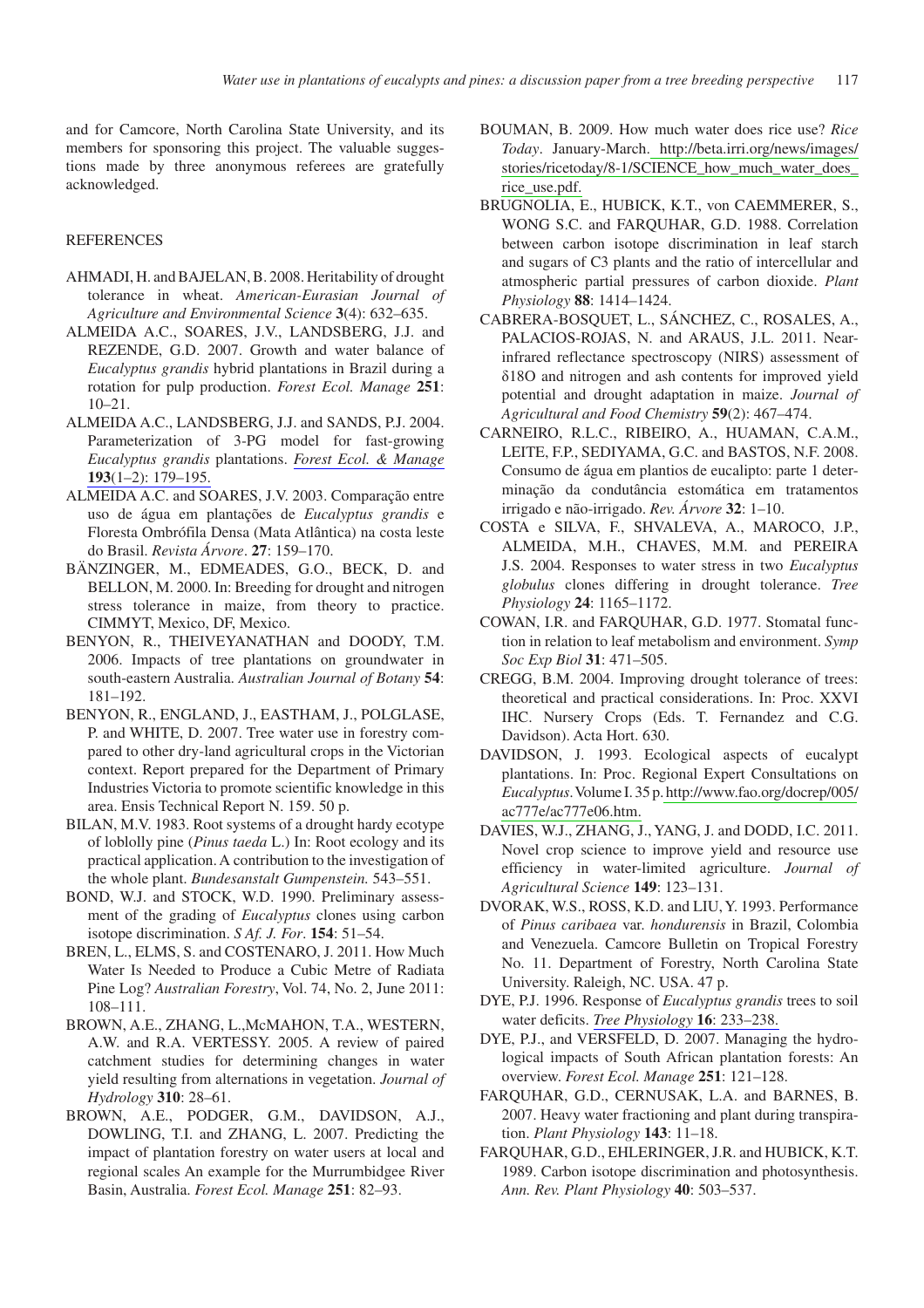- GENTIL, M.S. 2010. Transpiração e eficiência do uso da água em árvores clonais de Eucalyptus aos 4 anos em áreas com e sem irrigação em Eunápolis, Bahia. Dissertação(Mestrado) - Escola Superior de Agricultura Luiz de Queiroz. Universidade de São Paulo Piracicaba. 71p. Acesso ao site http://www.teses.usp.br.
- GRATTAPAGLIA, D. and RESENDE, M.D.V. 2011. Genomic selection in forest tree breeding. Tree Genetics and Genomes 7: 241-255.
- GYENGE, J.E., FERNÁNDEZ, M.E., SARASOLA, M. and SCHLICHTER, T.M. 2008. Testing a hypothesis of the relationship between productivity and water use efficiency in Patagonian forests with native and exotic species. Forest Ecology and Manage 255: 3281-3287.
- HODGE, G.R. and WOODBRIDGE, W.C. 2010. Global near infrared models to predict lignin and cellulose content of pine wood. J. of Near Infrared Spectroscopy 18: 367-380.
- HUBER, A., IROUMÉ, A., MOHR, C. and FRÊNE, C. 2010. Effect of Pinus radiata and Eucalyptus globulus plantations on water resource in the Coastal Range of Biobío region, Chile. / Efecto de plantaciones de Pinus radiata y Eucalyptus globulus sobre el recurso agua en la Cordillera de la Costa de la región del Biobío, Chile. Bosque 31(3): 219–230.
- HUSSAIN, I., MUHAMMAD, A., MUHAMMAD S. and ASHFAQ, A. 2009. Gene action studies for agronomic traits in maize under normal and water stress conditions. Pakistan Journal of Agricultural Sciences 46(2): 107-112.
- INOUE, M.T., and RIBEIRO, F.A. 1988. Fotossíntese e transpiração de clones de Eucalyptus grandis e E. saligna. IPEF. 40: 15-20.
- KAMUNYA, S.M., WACHIRA, F.F., PATHAK, R.S., SHAR-MA, R.K., KORIR, R., KINYANGI, T., KIPLANG'AT, J., SHARMA, V., CHALO, R. and AHUJA, PS. 2009. Genetic mapping and identification of quantitative loci for yield and drought tolerance in tea (Camellia sinensis (L) O. Kuntze). Tea 30(1): 19-41.
- KEENAN, R., PARSONS, M., GERRAND, A., O'LOUGHLIN, E., BEAVIS, S., GUNAWARDANA, D., GAVRAN, M. and BUGG, A. 2004. Plantation and water use: a review prepared for Forest and Wood Products Research and Development Corporation by the Bureau of Rural Sciences. Canberra, Australia. 94 p.
- KOMATSU, H., TANAKA, N. and KUME, T. 2004. Do coniferous forests evaporate more water than broad-leaved forests in Japan? Journal of Hydrology 291(1-2): 1-27.
- KUMAR, R., VENUPRASAD, R. and ATLIN, G.N. 2007. Genetic analysis of rainfed lowland rice drought tolerance under natural occurring stress in eastern India: heritability and QTL effects. Field Crop Research 103(1): 42–52.
- LANDSBERG, J.J., WARING, R.H. and COOPS, N.C. 2003. Performance of forest productive model 3-PG applied to wide range of forest types. For. Ecol. Manage 172: 199-214.
- LANDSBERG, J.J. 1999. Relationships between water use efficiency and tree production. The Ways Trees Use Water.

Four review papers (ed. J. Landsberg). Water and Salinity Issues in Agroforestry No. 5. RIRDC Publication 93/37. pp. 52-62.

- LIMA, W.P. 2011. Plantation forestry and water: science, dogmas, challenges. Instituto BIOATLANTICA. Rio de Janeiro, Brazil. 65 p.
- LIMA W.P., ZAKIA, M.J.B., LIBARDI, P.L. and SOUSA FILHO, A.P. 1990. Comparative evapotranspiration of Eucalyptus, Pine and "Cerrado" vegetation measured by the soil water balance method. IPEF International 1:  $5 - 11$ .
- LIVINGSTON, N.J. and SPITTLEHOUSE, D.L. 1993. Carbon isotope fractionation in tree rings in relation to growing season water balance. In:. Stable Isotopes and Plant-Carbon Relations (eds. JR Ehleringer, AE Hall, and GD Farquhar). Academic Press, San Diego, CA, USA. pp: 141-153.
- MACFARLANE, C., WARREN C.R., WHITE, D.A., and ADAMS, M.A. 1999. A rapid and simple method for processing wood to crude cellulose for analysis of stable carbon isotopes in tree rings. Tree Physiology 19: 831-835.
- MARTINS, F.B., STRECK, N.A., SILVA, J.C., MORAIS, W. W, SUSIN, F., NAVROSKI, M.C. and VIVIAN, M.A. 2008. Deficiência hídrica no solo e seu efeito sobre transpiração, crescimento e desenvolvimento de mudas de duas espécies de eucalipto. Rev. Bras. Ciênc. Solo. 32(3): 1297-1306.
- MITRA, J. 2001. Genetics and genetic improvement of drought resistance in crop plants. Current Science 80(6): 759-764.
- MYERS, B.J., THEIVEYANATHAN, S., O'BRIEN, N.D. and BOND, W.J. 1996. Growth and water use of *Eucalyp*tus grandis and Pinus radiata plantations irrigated with effluent. Tree Physiology 16: 211-219.
- NEWTON RJ., MEIER, C.E., VAN BUIJTENEN, J.P. and MCKINLEY, C.R. 1986. Moisture-stress Management: silviculture and genetics. In: Proc. Of the Physiology Working Group, "Stress Physiology and Forest Productivity". Society of American Foresters National Convention, Fort Collins Colorado, USA. July 28-31, 1985. pp. 35-60
- O'LOUGHLIN, E. and NAMBIAR, E.K.S. 2001. Plantations, Farm Forestry and Water. RIRDC/LWA/FWPRDC Publication No. 01/137. Canberra, Australia. 26 p.
- ORTIZ, R., IWANGA, M., REYNOLDS, M.R., WU, H. and CROUCH, J.H. 2007. Overview on crop genetic engineering for drought-prone environments. CIMMYT, SAT eJournal-ejournal.icrisat.org. Texcoco, Mexico. 30 p.
- OSORIO, J. and PEREIRA, J.S. 1994. Genotypic differences in water use efficiency and 13C discrimination in Eucalyptus globulus. Tree Physiology 14: 871-882.
- PARRY, M.A.J., FLEXAS, J. and MEDRANO, H. 2005. Prospects for crop production under drought: research priorities and future directions. Annals of Applied Biology 147: 211-226.
- POORE, M.E.D. and FRIES, C. 1985. The ecological effects of eucalyptus. FAO Forestry Paper 59. Rome, Italy 87 p.